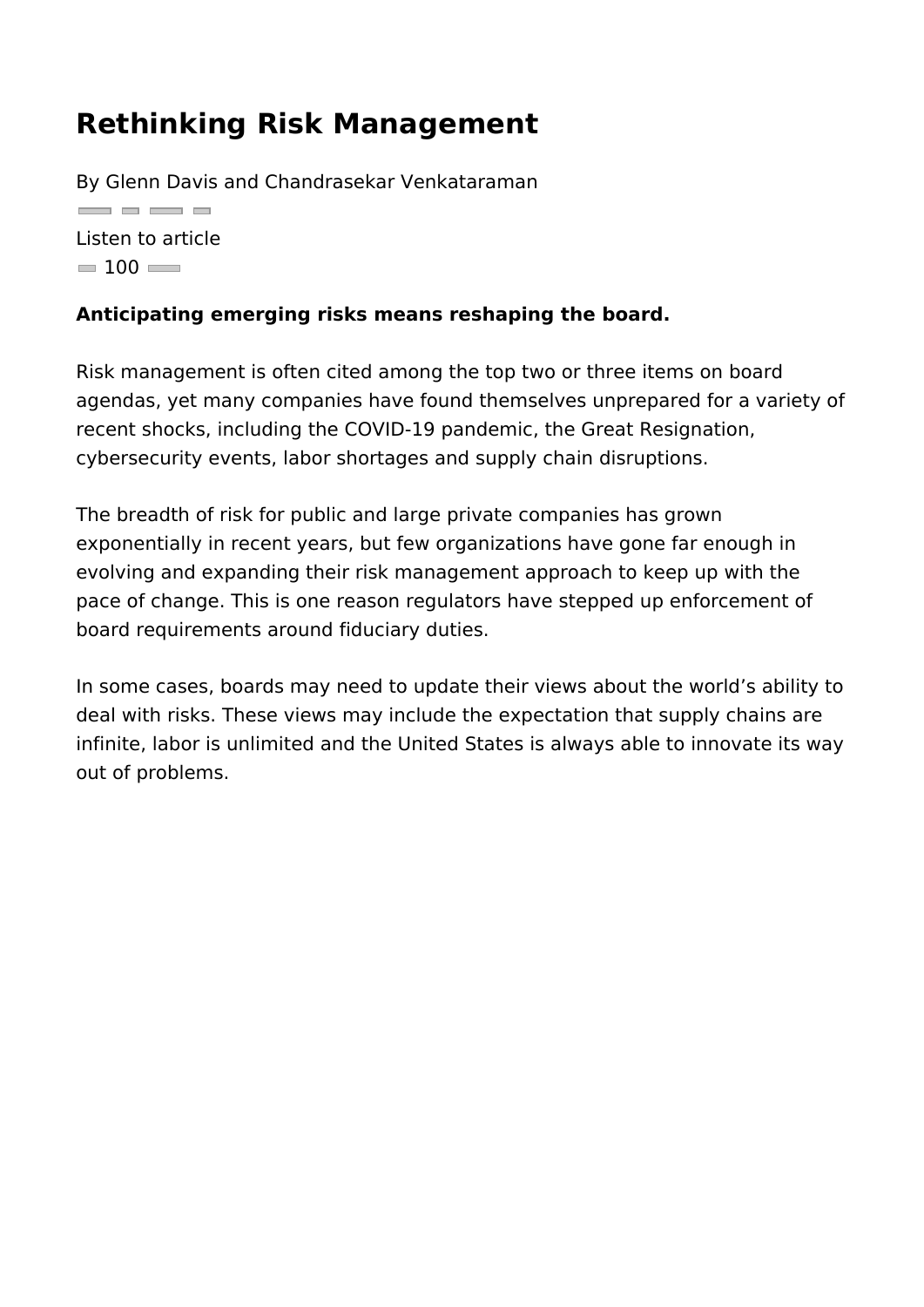

That's not the world

today's companies operate in. World Economic Forum, the Control Risks global risk survey, McKinsey and others have identified several of the most significant areas of current and emerging corporate risk. The top risk areas include:

• Proper understanding and articulation of company risk appetite, risk review objectives, and existential and emergent risks.

- People and talent.
- Mergers and acquisitions.
- Digital transformation.
- Cybersecurity.
- Climate risks and action.
- Future pandemics or similar situations.
- Supply chain vulnerabilities.
- Regulatory risks.
- Political risks.

These risks present challenges on many levels. Boards must identify, assess and manage risks intelligently, while simultaneously focusing on business opportunities that may arise from the very same issues. They must communicate risks not just to shareholders, but also to other stakeholders.

Today's boards need to consider whether they have the right people, expertise, committees and processes to address today's higher-risk business environment. Crises are likely to come faster and hit harder. However, boards that make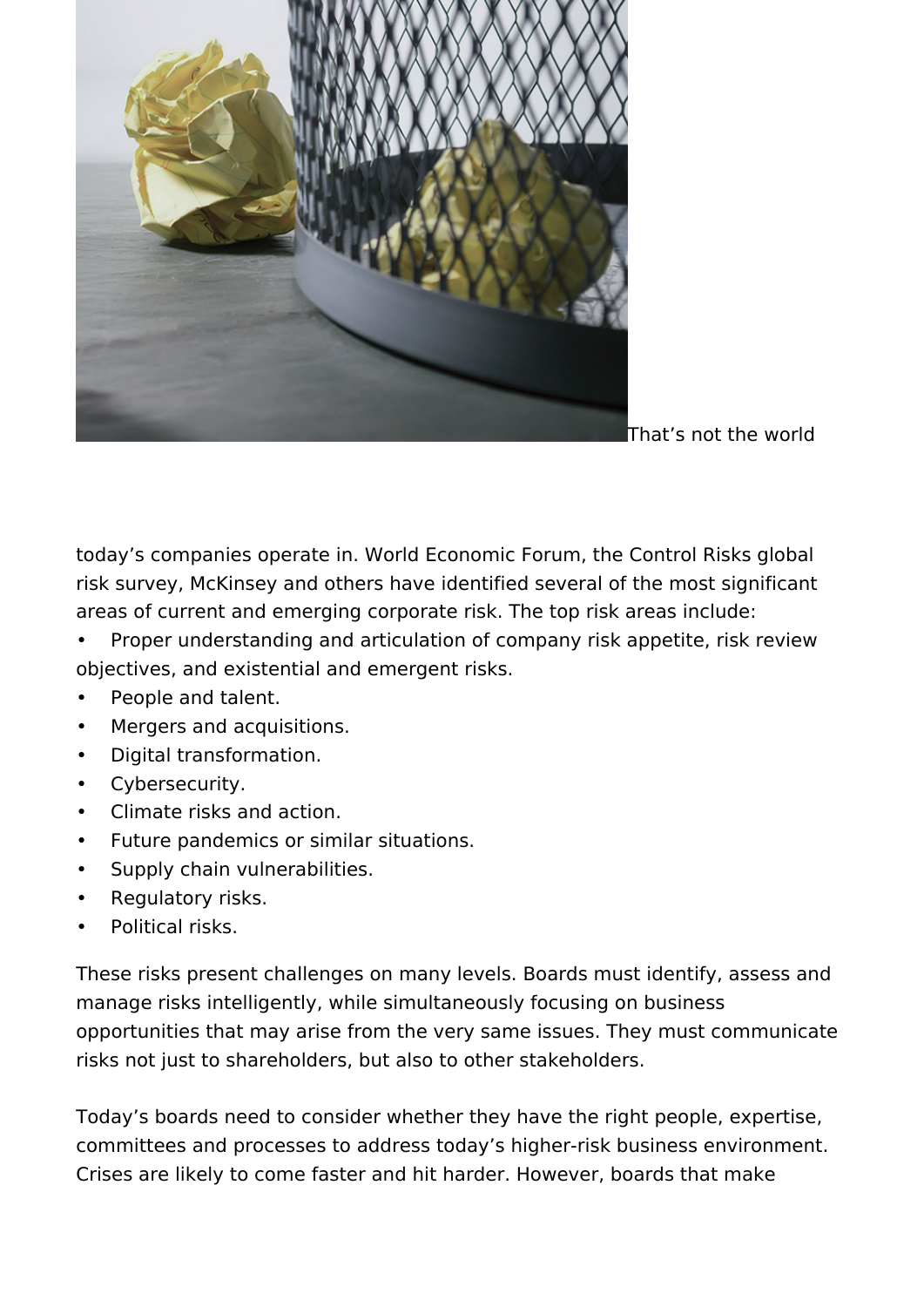changes to better address risk can succeed in making their companies more resilient.

The following are changes boards should consider to enhance their risk management approach and better help their companies navigate and mitigate emerging risks.

# **Bridge information gaps**

Most boards weren't composed in today's risk environment, and they may lack sufficient depth of expertise in some of the most prominent areas of emerging risk. In addition, the company's operations, its business model or its industry — or all three — may have changed significantly since some directors joined the board. There may be an information gap between what management knows about the business and what the board knows.

There are many ways to bridge the information gap. Ask management intelligent questions about risks and controls. Embrace your natural curiosity and try to absorb what's going on in the company's industry, the competitive landscape and with competitive business models.

Also consider mandating the following for all board members:

- Involvement with the company and visits to company sites.
- One-on-one sessions with company executives.
- Training in the company's industries and risk areas.

## **Revamp board composition**

Rapid change means that the board of the future may need to look very different from the board of today. Start creating the board of the future through a concerted effort to nominate directors with specialized expertise in areas where the board has gaps. These new directors may be outside current directors' or the CEO's contact circles.

Consider new directors who:

- Understand emerging risks.
- Have expertise in the company's complex technology platforms.
- Know the issues and best practices in the company's industry.
- Make the board more diverse.
- Have good understanding of digital transformations and the underlying value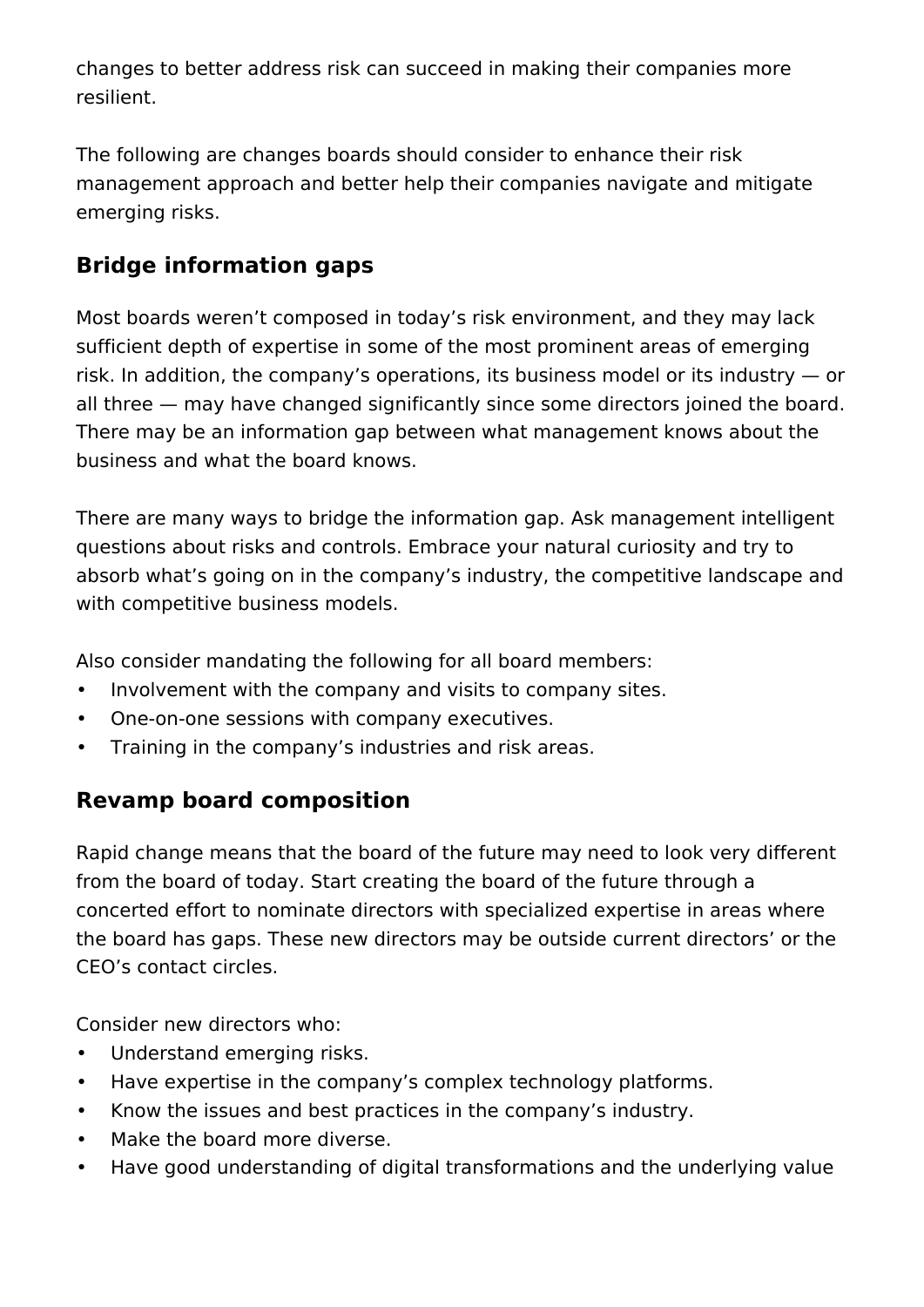proposition.

• Can intelligently articulate the strengths, weaknesses, opportunities and threats in management's proposed strategic approaches and tactical implementation plans.

#### **Ensure board independence and objectivity**

Nonexecutive directors know that, to represent the interests of shareholders and other stakeholders, they must perform their oversight function with independence and objectivity. But this isn't as easy in practice as it seems. Human nature fights against independence and objectivity.

The more time a director spends on the board and on nurturing any outside relationships with company executives, the more conscious effort they will need to put into thinking and voting independently and objectively. This is one reason Institutional Shareholder Services considers a tenure of more than nine years potentially compromising to director independence.

One of the best ways directors can become more independent and objective is to visit the company's locations. By asking questions of local employees, managers and clients, directors can become more attuned to what's going on in the business, learn about new risks and better understand the controls the company has in place. To facilitate this, the company should consider providing each director with a travel allowance specifically for visiting its locations.

Boards should also begin their meetings with executive sessions where only independent directors are in the room, without anyone from management. When executive sessions are scheduled at the end of the agenda, they tend to get cut short or cut entirely.

## **Separate the chair and CEO roles**

When the CEO is also the chair of the board, it can be hard for directors to ask difficult questions and exercise the oversight they are required to maintain. A nonexecutive board leader should set board meeting agendas.

In addition, boards — not management — should drive the conversation around risk management. Rather than reacting to the information management provides, directors must identify risks the company faces, then ask management how they're addressing those risks. This proactive approach allows the board to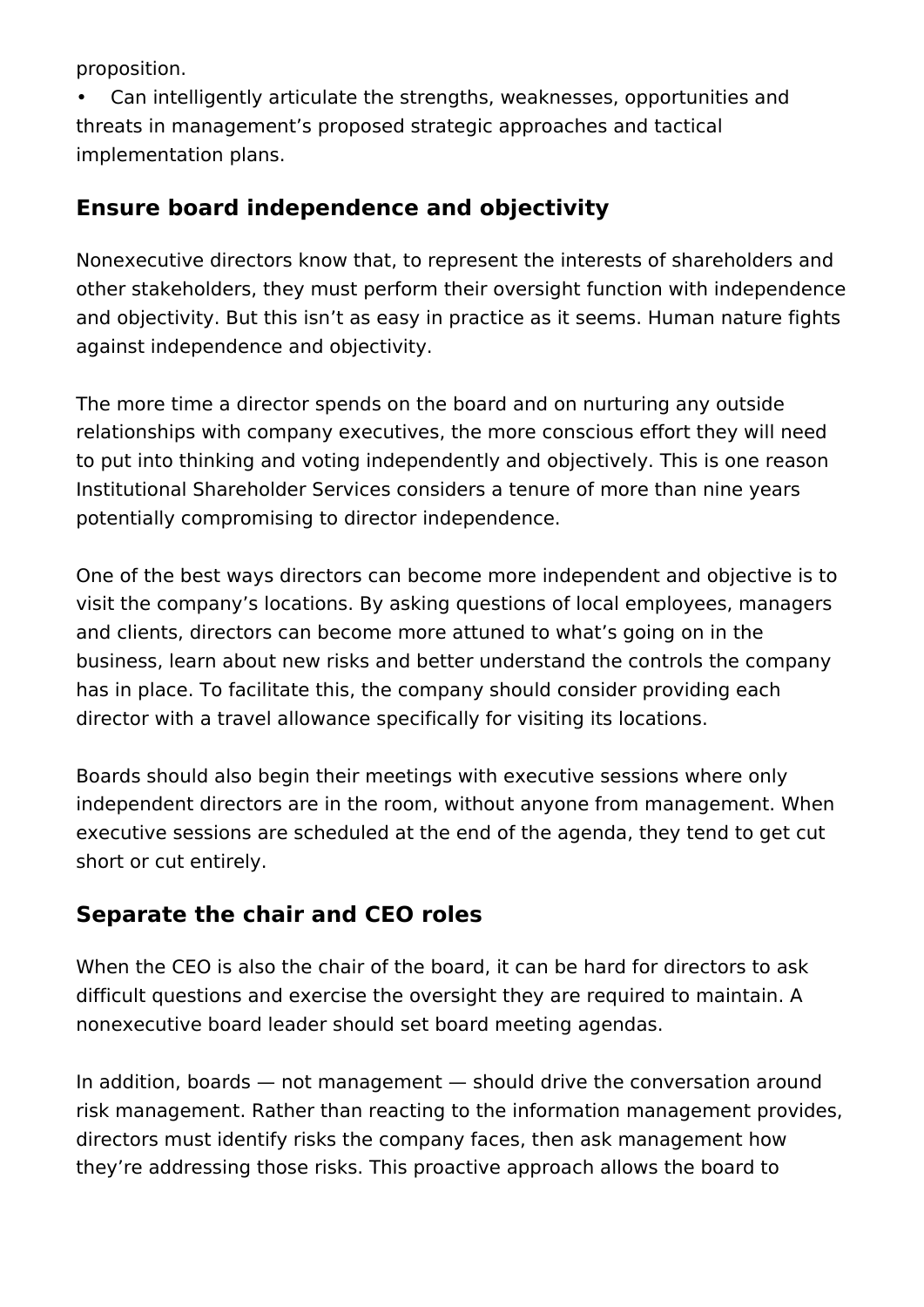exercise active governance and increase the company's resilience by anticipating risks that management may not have thought of.

#### **Pattern board risk committees after audit committees**

Forming a risk committee, led by a director who has specific expertise in risk management, empowers a dedicated group to own responsibility for this important area of governance. Ideally, the company should have a chief risk officer who works with the committee.

Without a risk committee, risk falls to all directors or all committees - and when everybody is in charge of risk, nobody is. A risk committee and chief risk officer gives shareholders and regulators a clear indication of who is in charge.

The risk committee should:

- Be composed of directors with expertise in risk management.
- Have a charter that clearly outlines its responsibilities.
- Have the authority to engage consultants that the company pays for.
- Define the company's risk tolerance and appetite, providing management with guidance.

• Document risk assessments and the board's questioning of management related to risk.

## **Understand the advantages of appropriate risk management**

A board that skillfully identifies, assesses and manages risks brings tremendous value to a company. For example, better management of current and emerging risks can help a company to:

- Maximize value from mergers and acquisitions.
- Improve digital transformation efforts.
- Increase competitive advantage.
- Maximize value from talent.
- Mitigate cybersecurity threats.
- Take a proactive approach to climate risks.
- Prepare to manage and recover from crises.
- Strengthen the supply chain.
- Mitigate regulatory risks.

#### **Consider further changes**